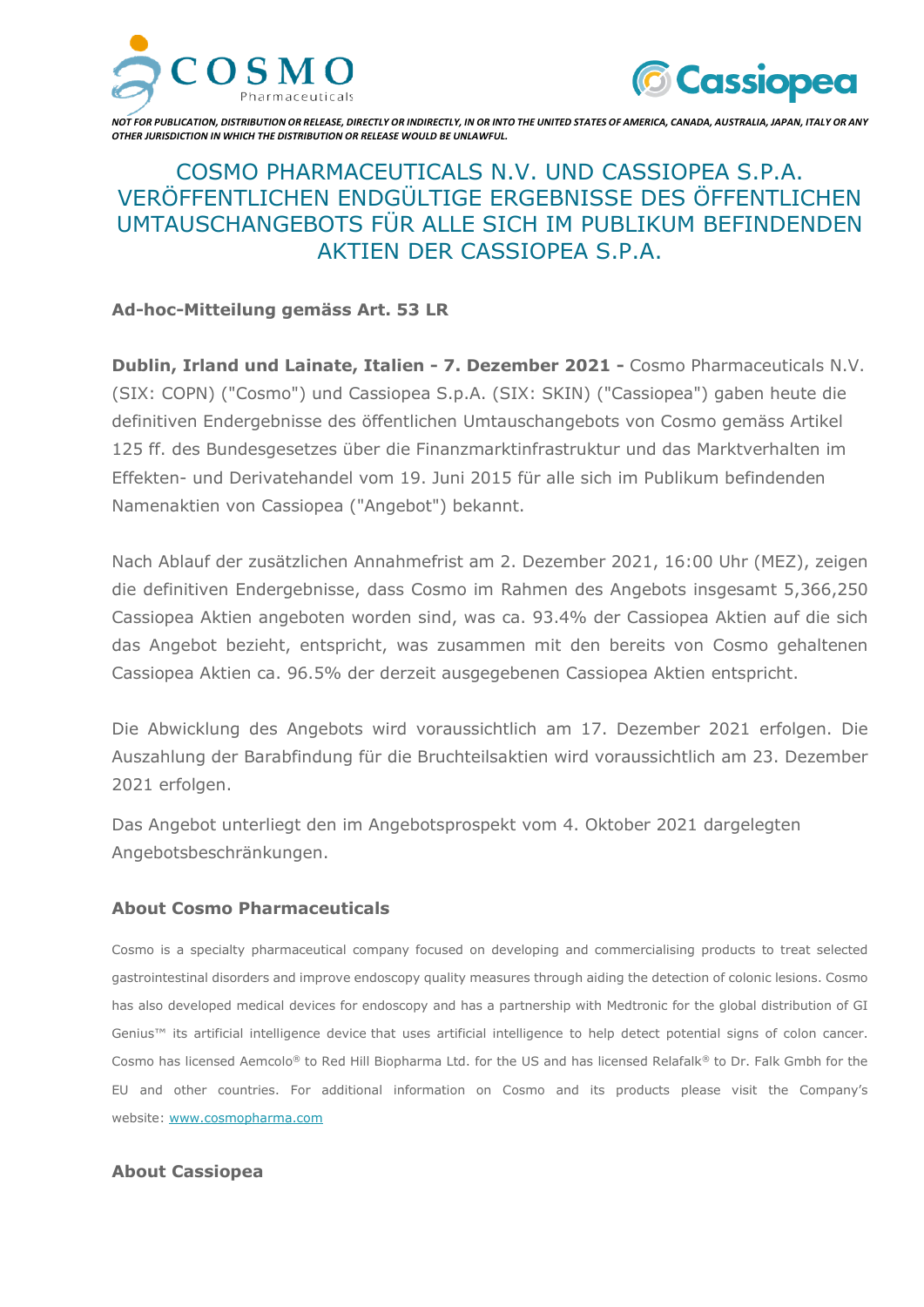



Cassiopea is a specialty pharmaceutical company developing and preparing to commercialize prescription drugs with novel mechanisms of action (MOA) to address long-standing and essential dermatological conditions, particularly acne, androgenetic alopecia (or AGA) and genital warts. Cassiopea is investing in innovation that is driving scientific advancement in areas that have been largely ignored for decades. The portfolio comprises four unencumbered clinical candidates, for which Cassiopea owns the worldwide rights. The Company's strategy is to leverage this expertise to optimize the commercial potential for its products directly or with partners. For further information on Cassiopea, please visit www.cassiopea.com.

### **Contact**

| Niall Donnelly, CFO & Head of Investor Relations | Diana Harbort, CEO & Head of Investor Relations |
|--------------------------------------------------|-------------------------------------------------|
| Cosmo Pharmaceuticals N.V.                       | Cassiopea S.p.A.                                |
| Tel: +353 1 817 03 70                            | Tel: +39 02 868 911 24,                         |
| ndonnelly@cosmopharma.com                        | dharbort@cassiopea.com                          |

#### **Disclaimer**

This communication (the "**Communication**") has been prepared by Cosmo Pharmaceuticals N.V. ("Cosmo" and together with its subsidiaries, "we", "us" or the<br>"Group") solely for informational purposes and has not been independ or on behalf of any of the Group. Cosmo reserves the right to amend or replace the Communication at any time, and undertakes no obligation to provide the<br>recipients with access to any additional information. Cosmo shall no provide any additional information. Nothing in this Presentation is, or should be relied upon as, a promise or representation as to the future.

Certain statements in this Communication are forward-looking statements. By their nature, forward-looking statements involve a number of risks, uncertainties<br>and assumptions that could cause actual results or events to dif uncertainties and assumptions could adversely affect the outcome and financial consequences of the plans and events described herein. Actual results may differ from those set forth in the forward looking statements as a result of various factors (including, but not limited to, future global economic conditions, changed market conditions, intense competition in the markets that such trends or events will continue in the future.

This Communication does not constitute or form part of, and should not be construed as, an offer or invitation or inducement to subscribe for, underwrite or<br>otherwise acquire, any securities of Cosmo, nor should it or any subscribe for any securities of the Group, nor shall it or any part of it form the basis of, or be relied on in connection with, any contract or commitment whatsoever.<br>This Communication constitutes neither an offer to sel Communication may be considered to be marketing material. The offer [and listing] will be made solely by means of, and on the basis of, a prospectus which<br>is to be published. An investment decision regarding the publicly o

#### **United States of America**

**The securities described in this Communication have not been and will not be registered under the U.S. Securities Act of 1933, as amended (the**  "U.S. Securities Act"), or under any law of any state of the United States of America, and may not be offered, sold, resold, or delivered, directly or<br>indirectly, in or into the U.S., except pursuant to an exemption from t **securities laws. Neither this document nor the exchange offer described herein constitutes an offer to sell or the solicitation of an offer to buy any**  securities in the U.S. or in any other jurisdiction in which such an offer or solicitation would be unlawful. Cosmo Pharmaceuticals N.V. will not register or make a public offer of its securities, or otherwise conduct any **PROVISIONS OF SECTION 5 OF THE US SECURITIES ACT PROVIDED BY RULE 144A.**

By tendering securities of Cassiopea S.p.A. into this offer, you will be deemed to represent that you (x) (a) are not a U.S. person, (b) are not acting<br>for the account or benefit of any U.S. person, and (c) are not in or

#### **United Kingdom**

**This Communication is directed only at persons in the U.K. who (i) have professional experience in matters relating to investments falling within article 19(5) of the Financial Services and Markets Act 2000 (Financial Promotion) Order 2005 (the Order), (ii) are persons falling within article 49(2)(a)**  to (d) ("high net worth companies, unincorporated associations, etc.") of the Order or (iii) to whom it may otherwise lawfully be communicated (all<br>such persons together being referred to as Relevant Persons). This communi